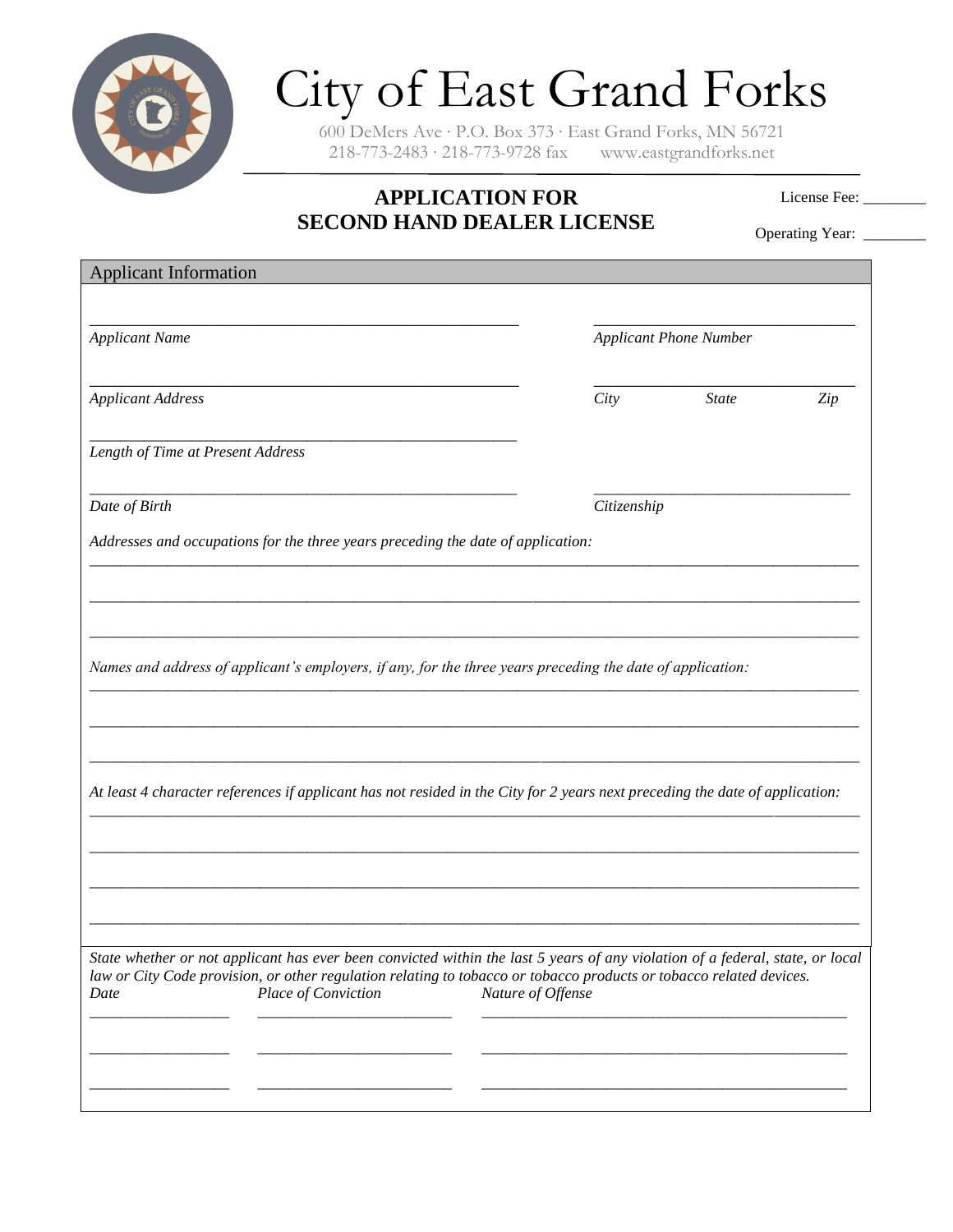## City of East Grand Forks Application for Second Hand Dealer License

| <b>Business Information</b>           |      |                              |     |  |
|---------------------------------------|------|------------------------------|-----|--|
|                                       |      |                              |     |  |
| <b>Business Name</b>                  |      | <b>Business Phone Number</b> |     |  |
|                                       |      |                              |     |  |
| <b>Business Address</b>               | City | <b>State</b>                 | Zip |  |
|                                       |      |                              |     |  |
| Federal Tax ID#                       |      | $MN$ Tax ID #                |     |  |
|                                       |      |                              |     |  |
| Corporate Information (if applicable) |      |                              |     |  |
|                                       |      |                              |     |  |
| Corporate Name                        |      | <b>Phone Number</b>          |     |  |
|                                       |      |                              |     |  |
| Corporate Address                     | City | <b>State</b>                 | Zip |  |

| Signature of Applicant                                                                                 | Date        |
|--------------------------------------------------------------------------------------------------------|-------------|
| <b>Print Name</b>                                                                                      | Title       |
| Internal Use Only                                                                                      |             |
| The following items need to be completed and/or attached in order for the application to be processed: |             |
|                                                                                                        | Receipt $#$ |
| *Application completed in full and signed: $\Box$ yes $\Box$ no                                        |             |
| *Approved $\Box$ yes $\Box$ no<br>License Number                                                       |             |